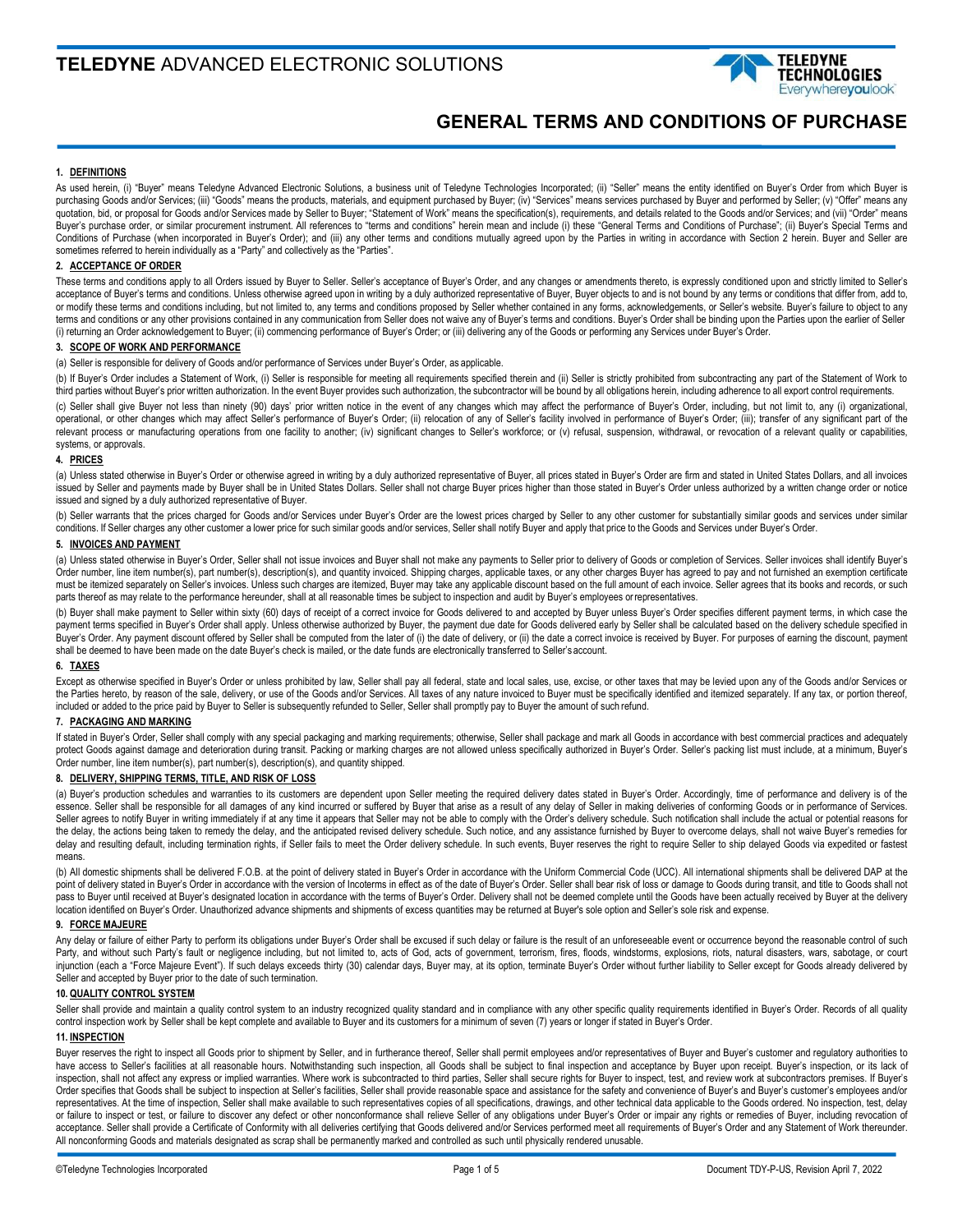## **12. ACCEPTANCE**

Payment for any Goods and Services under Buyer's Order shall not constitute acceptance thereof. Buyer reserves the right to reject and refuse acceptance of Goods that do not conform to the requirements, instructions, specifications, drawings, data, or warranties stated or referenced in Buyer's Order. Nonconforming Goods shall be returned to Seller for full credit, repair, or replacement at Seller's sole risk and expense, including transportation charges and Buyer will suspend payment of any invoice relating such nonconforming Goods. Buyer' acceptance of Goods is not a waiver of Buyer's right to reject and/or return Goods which are subsequently found to not conform to Buyer's Order, or by reason of patent or latent defect, or other breach of warranty, or to make a claim for damages, including manufacturing costs, damage to material or articles caused by improper boxing, crating, or packing, or other damages. Such rights and remedies shall be in addition to any other remedies provided by law.

#### **13. WARRANTIES**

(a) All warranties of Seller, whether created expressly by law or in fact, are incorporated herein by reference, apply to Buyer's Order, and are supplemented by the following express warranties. For a period of twelve (12) months from Buyer's acceptance, or such other period as may be agreed by the Parties in writing or specified in Buyer's Order (the "Warranty Period"), all Goods and/or Services shall (i) conform with any and all specifications, drawings, samples, or other descriptions referenced in and/or furnished with Buyer's Order; (ii) be merchantable, of good design, material, and workmanship; (iii) be new and not contain used or reconditioned material; (iv) be free from defects; (v) be suitable for their intended purpose; (vi) not infringe upon or violate the legal or equitable rights of any third party or out of any license, franchise, patent, trademark, or other proprietary right, now or hereafter in effect; (vii) be free and clear of any security interests, liens or other encumbrances; and (viii) comply with all applicable laws and regulations.

(b) If Buyer determines there is a defect in the Goods at any time during the Warranty Period, Seller shall, at its sole expense and without delay, repair or replace the defective Goods or, at Buyer's sole option, refund to Buyer the price of the defective Goods. In the event that it is impractical to return the rejected Goods to Seller, Buyer may require Seller to carry out the necessary re-design, repair, modification or replacement as appropriate at Seller's expense where the Goods are located.

(c) Any and all repaired or replaced Goods shall be covered by this warranty for a new period equal to the original Warranty Period. All obligations of Seller hereunder shall survive acceptance of and/or payment for the Goods. Seller shall indemnify and hold Buyer harmless from and against all liability, loss, consequential and incidental damages, and expenses resulting from the breach of any warranty, or resulting from any other act or omission by Seller, its agents, or employees, while in the performance hereof.

(d) If at any time the Goods and/or Services become non-conforming for any reason, Seller must immediately notify Buyer in writing. In addition, if required by Buyer, Seller shall provide Buyer a report identifying the cause of the non-conformance and any additional Goods or Services that may be affected by the defect, and/or the repair action to be taken.

(e) The forgoing warranties, and all other warranties, express or implied, shall survive delivery, inspection, acceptance and payment and shall extend to Buyer's customers at whatever tier.

(f) The rights and remedies granted to Buyer under this Section are in addition to any other rights or remedies provided elsewhere in Buyer's Order or underlaw.

## **14. COUNTERFEIT PARTS**

(a) As used herein, "Part" means any material, product, component, device, module, assembly, subassembly, or the like sold or delivered by Seller to Buyer either as Goods or as a constituent part of a Goods. "Counterfeit Part" means a Part that is (i) an unauthorized copy or substitute that has been identified, marked, and/or altered by a source other than the Part's legally authorized source and/or has been misrepresented to be an authorized item of the legally authorized source, and/or (ii) previously used parts provided or represented as "new." A Part is a "Suspect Counterfeit Part" if visual inspection, testing, or other information provides reason to believe that the Part may be a Counterfeit Part. As used herein, "authentic" means (i) genuine; (ii) from the legitimate source claimed or implied by the marking and design of the Part offered; and (iii) manufactured by, or at the behest and to the standards of, the manufacturer that has lawfully applied its name and trademark for that model/version of the Part.

(b) Seller represents and warrants that only new and authentic Parts and materials are used in Goods ordered by Buyer and that such Goods contain no Counterfeit Parts. No other Part other than a new and authentic Part shall be used unless approved in advance in writing by Buyer's duly authorized representative. To further mitigate the possibility of the inadvertent use of Counterfeit Parts, Seller shall only purchase authentic parts/components directly from original equipment manufacturers ("OEMs") and original component manufacturers ("OCMs") or through the OEM's/OCM's authorized distributors. Seller shall make available to Buyer, at Buyer's request, OEM/OCM documentation that authenticates traceability of the Parts to the applicable OEM/OCM. Purchase of Parts from independent distributors is not authorized unless first approved in writing by Buyer's duly authorized representative.

(c) Seller shall maintain a documented system (policy, procedure, or other documented approach) that provides for prior notification to Buyer and Buyer's written approval before Parts are procured from sources other than OEMs/OCMs or through the OEM's/OCM's authorized distributors. Seller shall provide copies of such documentation for its system for Buyer's inspection upon Buyer's request. Seller's system shall be consistent with applicable industry standards including, as a minimum, AS5553 for the detection and avoidance of Counterfeit Parts and Suspect Counterfeit Parts.

(d) Acceptance of Buyer's Order constitutes confirmation by Seller that it is the OEM, OCM, or a franchised or authorized distributor of the OEM/OCM for the Goods procured under Buyer's Order. Seller further warrants that OEM/OCM acquisition documentation that authenticates traceability of the Parts is available upon request. Should Seller become aware of a confirmed or suspect Counterfeit Part that, by any means, has been delivered to Buyer or acquired for Buyer's Order whether or not delivered to Buyer, Seller shall notify Buyer in writing as soon as possible but not later than five (5) days of such discovery. Seller shall verify receipt of this notification by Buyer. This requirement shall survive expiration or completion of Buyer's Order. Seller shall be liable for cost of Counterfeit Parts and Suspect Counterfeit Parts and the cost of rework or corrective action that may be required by Buyer to remedy the use or inclusion of such Parts. Seller shall quarantine remaining Suspect Counterfeit Parts and Counterfeit Parts, in inventory and make them available for investigation by appropriate government authorities.

(e) Seller shall flow the requirements of this Section to its subcontractors and suppliers at any tier for the performance of Buyer'sOrder.

## **15. DATA AND SOFTWARE**

(a) For data other than computer software delivered pursuant to or in connection with Buyer's Order, Seller grants to Buyer, and all others acting on its behalf, a paid-up, non-exclusive, irrevocable worldwide license, including a right to sublicense to its subcontractors, customers and their end-users, of all such data, including copyrighted data, to reproduce, prepare derivative works, distribute copies to the public, and perform publicly and display publicly, by or on behalf of Buyer for Buyer, its subcontractors', customers' or their end-users' use or performance.

(b) For computer software delivered pursuant to or in connection with Buyer's Order, Seller grants to Buyer, a paid-up, non-exclusive, irrevocable worldwide license, including a right to sublicense to its subcontractors, customers and their end-users, of all such computer software, including copyrighted or patented software, to reproduce, prepare derivative works, and perform publicly and display publicly, by or on behalf of Buyer for Buyer, its subcontractors', customers' or their end-users' own use or performance.

# **16. CHANGES**

(a) Buyer may at any time, by a written change order or similar instrument issued by a duly authorized representative of Buyer, make changes within the general scope of Buyer's Order including, but not limited to, changes to (i) specifications, drawings, designs, or description of Services; (ii) method of shipment or packaging; (iii) reasonable adjustments in quantities or delivery schedules or both; and (iv) place of delivery. Seller shall comply promptly with such direction.

(b) If Buyer's change order causes an increase or decrease in the cost of performance or in the time required for performance, an equitable adjustment may be made to the Order price and/or delivery schedule and Buyer's Order shall be modified in writing accordingly. Any claim for adjustment under this Section shall be deemed waived unless asserted in writing within twenty (20) days from the date of receipt by Seller of the change order, provided, however, that Buyer in its sole discretion may receive and act upon such claim submitted at any time prior to final payment under Buyer's Order. Any such claim must set forth the amount of any increase or decrease in the cost of performance resulting from the change in the format and detail reasonably specified by Buyer. Failure to agree upon an equitable adjustment shall not relieve Seller from proceeding without any delay in performance of Buyer's Order as changed. Where the cost of property made obsolete or excess as a result of a change order is included in Seller's claim for adjustment pursuant to this Section, Buyer shall have the right to prescribe the manner of disposition of such property.

(c) Buyer's engineering and technical personnel may from time to time render assistance, give technical advice, or exchange information with Seller's personnel in relation to Buyer's Order. Such assistance, advice, and/or exchange of information shall not be construed as Buyer's consent or authority to effect any changes to Buyer's Order or the Goods and/or Services provided thereunder. Under no circumstances shall any resulting change in Goods and/or Services or provisions of Buyer's Order be binding upon Buyer unless incorporated as a change in accordance with paragraph (a) above.

(d) Seller shall provide Buyer not less than sixty (60) days' prior written notice of any organizational, operational, or other changes that may affect Seller's performance of Buyer's Order including, but not limited to (i) the relocation of any of Seller's facilities involved in the manufacture Goods under Buyer's Order; (ii) any significant changes in Seller's processes or manufacturing operations affecting the Goods; (iii) any significant changes to Seller's workforce that impacts Buyer's Order; (iv) any changes to suppliers or subcontractors; and (v) the refusal, suspension, withdrawal, or revocation of a relevant quality or manufacturing approvals or certifications.

#### **17. PRODUCT SUPPORT OBLIGATIONS**

Seller shall maintain the ability to provide, and shall provide, product support for the Goods which shall include, without limitation; (i) assuring that subcomponents and materials are available; (ii) maintaining tooling and other production capability; and (iii) reengineering components or systems to address obsolescence for a period of not less than seven (7) years after the last delivery under Buyer's Order. If Seller discontinues the production of any Goods at any time within two (2) years after the final delivery of such Goods under Buyer's Order, Seller shall give Buyer at least one hundred and eighty (180) days' prior written notice of such discontinuance. Seller shall accept Orders from Buyer for such quantity of Goods as required by Buyer, at the prevailing quality and at no more than the prevailing price until Buyer has secured an acceptable alternative source of supply or, at Buyer's option, agree free access rights to Buyer or a third party designated by Buyer to the intellectual property in the Goods.

#### **18. STOP WORK**

Buyer may direct Seller to stop work on Buyer's Order for up to ninety (90) days in accordance with any written notice received from Buyer, or for such longer period of time as the Parties may agree. In such event, Seller shall take all reasonable steps to minimize the incurrence of costs allocable to Buyer's Order during the period of work stoppage. Within such period, Buyer shall either terminate Buyer's Order in accordance with the termination provisions herein or direct Seller to continue performance of Buyer's Order by providing written notice to Seller. In the event a stop work continues beyond the ninety (90) day period, an equitable adjustment to the price, delivery schedule, or other provision(s) to the extent impacted by the stop work shall be made in accordance with the principles of the "Changes" Section herein.

## **19. CANCELLATION; TERMINATION FOR CONVENIENCE**

(a) Buyer may cancel or terminate performance or work under Buyer's Order in whole or in part for any reason by providing written notice to Seller. Upon receipt of such notice, Seller shall (i) stop work on the date and to the extent specified in the notice; (ii) terminate all lower-tier purchase orders and subcontracts to the extent they relate to the terminated work; (iii) promptly advise Buyer of the quantities of materials and wor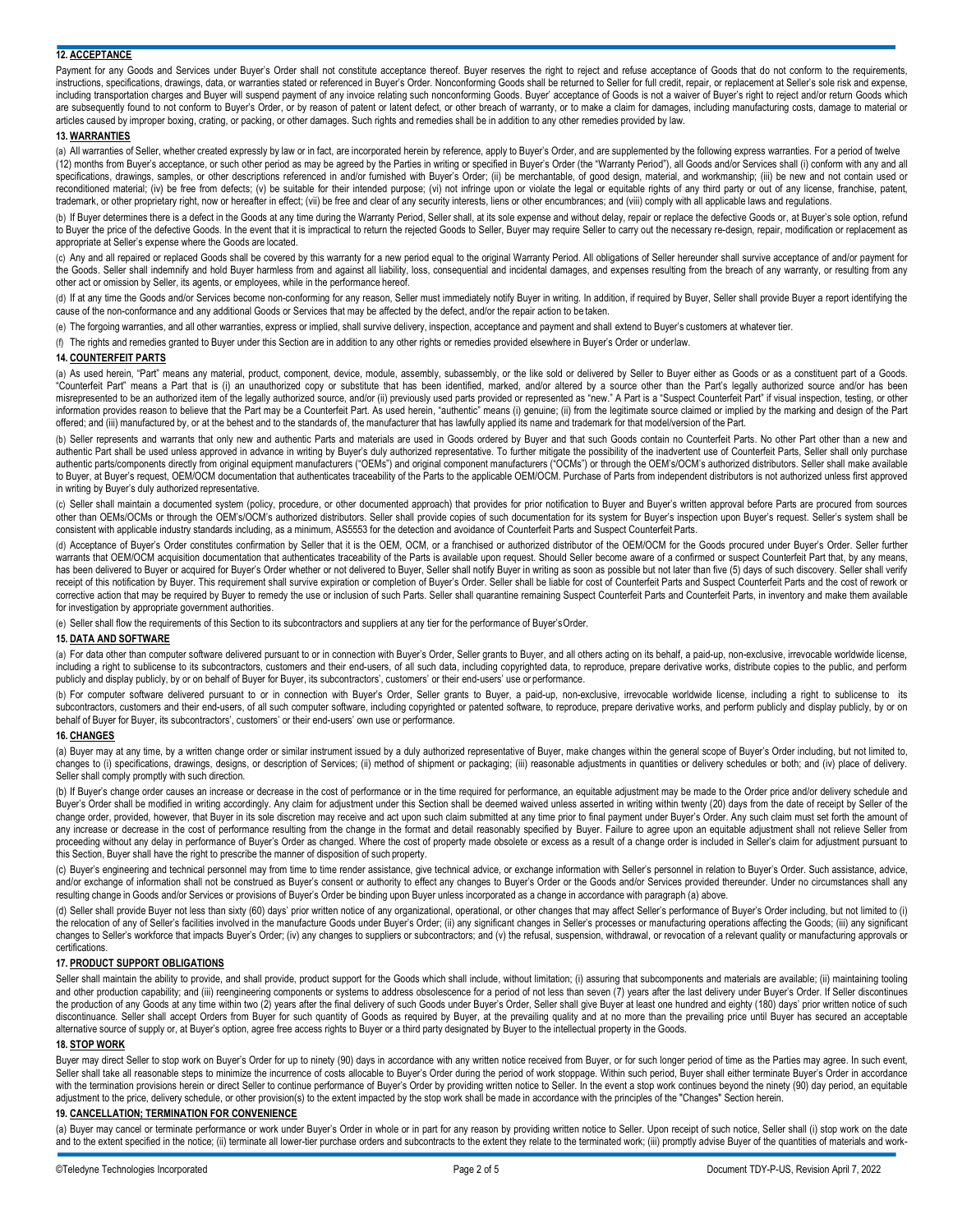in-process on hand or purchased prior to termination and the most favorable disposition that Seller can make thereof; (iv) comply with Buyer's instructions regarding transfer and disposition of title of such material and work-in-process; and (v) submit all Seller's claims resulting from such termination within sixty (60) days of the date of the notice of termination.

(b) Buyer shall have the right to check such claims at any reasonable times by inspecting and auditing the records, facilities, work-in-process, and materials of Seller relating to Buyer's Order. Buyer shall pay the Order price for completed Goods accepted by Buyer and the substantiated cost to Seller of raw materials and work-in-process allocable to the terminated work based on any audit Buyer may conduct under generally accepted accounting principles, less (i) the reasonable value or cost (whichever is higher) of any items used or sold by Seller without Buyer's consent; (ii) the agreed value of any items used or sold by Seller with Buyer's consent; and (iii) the cost of any defective, damaged, or destroyed work or material.

(c) Buyer shall make no payment for finished work, work in process, or raw material fabricated or procured by Seller in excess of Buyer's Order. Payments made under this Section shall not exceed the aggregate price specified in Buyer's Order, less payments otherwise made or to be made, and downward adjustments shall be made for costs of raw materials and work-in-process to reflect any indicated loss on the entire Order had it been completed. Payment made under this Section constitutes Buyer's sole liability in the event Buyer's Order is terminated hereunder.

# **20. TERMINATION FOR DEFAULT**

(a) Buyer may, by written notice to Seller, terminate Buyer's Order for default in whole or in part if (i) Seller fails deliver the Goods or to perform the Services within the time specified in Buyer's Order or any extensi authorized by Buyer unless such failure is the result of a Force Majeure Event as defined above; (ii) Seller fails to make progress so as to endanger performance of Buyer's Order; (iii) Seller fails to perform any of the provisions of Buyer's Order; (iv) Seller makes any significant change to its processes or manufacturing operations which, in the sole opinion of Buyer, adversely affects the Goods; (v) Seller experiences any refusal, suspension, withdrawal, or revocation of a relevant quality or manufacturing approvals or certifications; or (vi) Seller is adjudicated bankrupt, files a petition for bankruptcy, makes an assignment for the benefit of creditors, or if an action under any law for the relief of debtors is taken.

(b) Buyer's right to terminate Buyer's Order under subparagraphs (a)(ii) and (a)(iii) above may be exercised if Seller does not cure such failure within ten (10) days (or more if authorized in writing by Buyer) after receipt of Buyer's notice specifying the failure. If Buyer terminates Buyer's Order in whole or in part, Buyer may acquire Goods or Services similar to those terminated from a third party, and Seller shall be liable to Buyer for any excess costs for those Goods or Services. However, Seller shall continue any portion of the work not terminated by Buyer.

(c) Except for defaults of vendors or subcontractors at any tier, Seller shall not be liable for any excess costs if the failure to perform Buyer's Order arises as a result of a Force Majeure Event, as defined above.

(d) Buyer may require Seller to transfer title and deliver to Buyer, as directed by Buyer, any completed Goods, partially completed Goods, and materials, parts, tools, dies, fixtures, plans, drawing, information, and contract rights (collectively referred to as "Manufacturing Materials" in this Section) that Seller has specifically produced or acquired for the terminated portion of Buyer's Order. Upon direction of Buyer, Seller shall also protect and preserve property in its possession in which Buyer has an interest. Buyer shall pay the Order price for completed Goods delivered and accepted. Seller and Buyer shall agree on the amount of payment for the partially completed Goods and Manufacturing Materials delivered and accepted and for the protection and preservation of the property. Buyer may withhold from these amounts any sum that Buyer determines to be necessary to protect Buyer against loss because of outstanding liens or claims of former lien holders. If, after termination, it is determined that Seller was not in default, or that the default was excusable, the rights and obligations of the Parties shall be the same as if the termination had been issued for the convenience of Buyer. The rights and remedies of Buyer in this Section are in addition to any other rights and remedies provided by law, or under Buyer's Order.

#### **21. CONFIDENTIALITY**

(a) Buyer may disclose to Seller certain Confidential Information, as defined herein, to facilitate Seller's performance of Buyer's Order. All Confidential Information and any other technical information provided by Buyer to Seller shall at all times be and remain the property of Buyer and shall only be used by Seller in connection with Seller's performance of Buyer's Order. Unless agreed otherwise, Seller shall return all copies of Confidential Information provided by Buyer upon completion of Buyer's Order, unless agreed otherwise in writing by Buyer, or at any time upon Buyer's request. "Confidential Information", as used herein, includes, but is not limited to, specifications, drawings, designs, technical data, data sheets, schematics, diagrams, configurations, business, financial, statistical, and commercial information, formulae, analyses, trade secrets, ideas, methods, processes, know-how, software, and computer programs.

(b) Seller hereby agrees that any Confidential Information disclosed by Buyer (i) shall be maintained in a secure location; (ii) shall not be copied without the prior written approval of Buyer; (iii) shall be used by Seller solely to facilitate performance of Buyer's Order; and (iv) shall only be disclosed to Seller's employees on a need-to-know basis. Seller shall not disclose Buyer's Confidential Information to any third parties including, but not limited to, Seller's agents, consultants, vendors, suppliers, or subcontractors, without the prior written approval of Buyer. In the event Buyer provides Seller with written approval to disclose Confidential Information to a third party, Seller shall ensure all third parties are bound by terms and conditions consistent with this Section prior to receiving such information. If it becomes necessary for Seller to disclose Buyer's Confidential Information to a third party as a result of a requirement of law or regulation, such Confidential Information may be disclosed only to the extent required by law or regulation and, if so permitted, no earlier than five (5) business days after Seller provides Buyer with written notification of the requirement for such disclosure. Unless agreed otherwise, Seller shall return all copies of Confidential Information provided by Buyer upon completion of Buyer's Order or at any time upon Buyer's request.

(c) The obligations of confidentiality and restrictions on the use and disclosure of Confidential Information specified in these terms and conditions do not apply to any information that (i) is lawfully and rightfully alre in the possession of Seller without obligation of confidentiality at the time of receipt from Buyer; (ii) is independently developed by Seller without use or reference to the Confidential Information as evidenced by tangible evidence; (iii) appears in any printed publication or patent, or is in the public domain, except as a result of a breach of these terms and conditions by Seller; or (iv) is lawfully and rightfully received, free of restrictions, by Seller from a third party not known by Seller to be under any nondisclosure or confidentiality obligation or to have misappropriated or otherwise unlawfully obtained such information.

(d) Except as required by law or regulation, no news releases, public announcements, or advertising materials regarding Buyer's Order shall be issued by Seller without the prior written consent of Buyer. Seller shall extend this restriction to all lower-tier vendors and subcontractors involved in the performance of Buyer's Order.

#### **22. PATENT INDEMNITY**

Seller agrees, upon receipt of notification, to promptly assume full responsibility for the defense of any suit or proceeding which may be brought against Buyer, its parent, subsidiaries or affiliates, constituent companies, agents, customers, subcontractors, or suppliers for alleged infringement of any United States or foreign patent, copyright, or trademark, as well as for the alleged unfair competition resulting from similarity in design, trademark, or appearance of Goods, by reason of the use or sale of any Goods or processes furnished under Buyer's Order, except for Goods manufactured or processes developed entirely from Buyer's designs. Seller further agrees to indemnify Buyer against any and all losses and damages, including court costs and attorney's fees, resulting from the bringing of such suit or proceeding, including any settlement or decree of judgment entered therein. Buyer may be represented by and actively participate through its own counsel in any such suit or proceeding, if it so desires. Seller's obligation hereunder shall survive acceptance of the Goods or processes and payment by Buyer and expiration or completion of Buyer's Order.

#### **23. PROPRIETARY RIGHTS**

(a) Unless otherwise agreed in writing, all tangible and intangible property including, but not limited to, information or data of any description, drawings, computer software, know-how, documents, trademarks, or copyrights ("Buyer's Intellectual Property") provided by Buyer to Seller, or paid for by Buyer under Buyer's Order, shall be and remain the property of Buyer. Buyer hereby grants a limited license to Seller to use any such Buyer's Intellectual Property solely for the purposes of performing Buyer's Order. This license is non-assignable, and may be terminated with or without cause by Buyer at any time.

(b) Seller agrees to assign to Buyer any invention, improvement, discovery, ideas, works of authorship, or data, whether or not patentable, conceived or reduced to practice in the performance Buyer's Order by any person employed by or working under the direction of Seller, and Buyer shall own exclusively all rights thereto, including all patent rights, copyrights, moral rights, rights in proprietary information, trademark rights, a other intellectual property rights. All such intellectual property that is protectable by copyright (i) shall be considered work(s) made for hire for Buyer; or (ii) Seller shall grant Buyer "first owner" status related to work(s) under local copyright law where the work(s) was created, or (iii) if the Governing Law, as defined herein, does not allow Buyer to gain ownership of such intellectual property, Seller agrees to grant to Buyer an exclusive, perpetual, royalty-free, irrevocable, transferable license for such intellectual property.

(c) Buyer recognizes and agrees that, unless otherwise agreed in writing between the Parties, the above rights and ownership of such rights shall not extend to or encompass any intellectual property owned, developed, or conceived by Seller prior to, or not in connection with, Buyer's Order.

#### **24. BUYER-OWNED PROPERTY**

(a) If Buyer furnishes Seller with material or equipment including, but not limited to, tools, jigs, designs, dies, molds, fixtures, test equipment, or other property owned or paid for or agreed to be paid for by Buyer ("Buyer-Owned Property"), title thereto shall remain or vest in Buyer, and Seller shall label and identify all Buyer-Owned Property as Buyer's property. Seller must examine all Buyer-Owned Property furnished by "Buyer-Owne Buyer to ascertain its suitability for the purpose. All Buyer-Owned Materials shall (i) be used only for performance of Buyer's Order; (ii) at all times be properly protected and maintained by Seller to ensure it is kept free from damage, deterioration, contamination and misuse; (iii) be covered, at Seller's expense, by adequate liability, damage, and fire insurance for the replacement cost; (iv) not be commingled with the property of Seller or others; (v) not be moved from Seller's premises without prior written authorization of Buyer; and (vi) upon Buyer's request, be immediately returned to Buyer at Seller's expense in good condition, reasonable wear and tear excepted. Seller shall assume all risk of loss or damage to Buyer-Owned Materials while they are in the custody of Seller. Seller shall be responsible for any loss, damage, or destruction to such Buyer-Owned Property. All Buyer-Owned Property shall be held where Buyer instructs. Buyer reserves the right to enter any premises, upon prior notice, where Buyer-Owned Property is located in order to inspect, stock check, or obtain the return to Buyer such Buyer-Owned Property.

(b) In the event that materials and/or equipment have only been partly funded by Buyer, Buyer and Seller shall jointly own the material and/or equipment in proportion to their respective funding. In circumstances where Buyer terminates the Order, Buyer, at its sole option, may become the sole owner of the partly funded material and/or equipment upon payment of a reasonable sum taking into account Seller's investment in the material and/or equipment tooling and its current condition.

## **25. INDEMNIFICATION**

Seller agrees to indemnify, defend, and hold harmless Buyer, its officers, directors, employees, and representatives (the "Buyer Parties") from and against any and all liabilities, losses, expenses, liens, claims, demands, and causes of action for death, personal injury, or property damage arising from any negligent act or omission of Seller in the performance of Buyer's Order.

#### **26. INSURANCE**

(a) If Buyer's Order provides for Services or work to be performed by Seller, or if Seller's employees, representatives, agents, vendors, or subcontractors, are required to perform work on property owned and controlled by Buyer or on property of third-parties, Seller shall procure and maintain insurance coverage with carriers reasonably satisfactory to Buyer, including (i) Workers Compensation insurance with statutory limits, as required by the state in which the Services or work are to be performed; (ii) Employer's Liability insurance with limits of no less than one million dollars (\$1,000,000.00) per occurrence; (iii) Commercial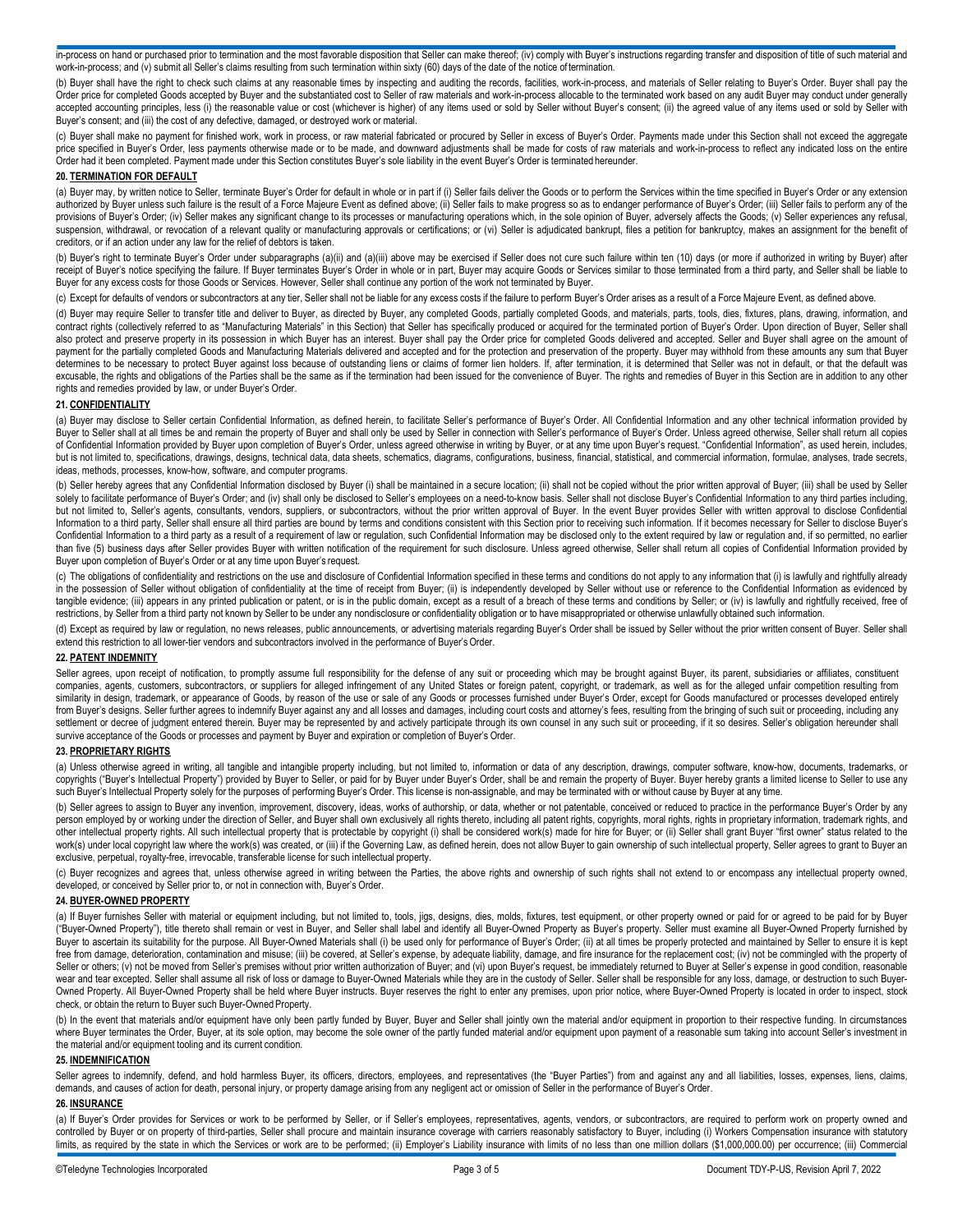General Liability insurance with limits of no less than one million dollars (\$1,000,000.00) per occurrence covering liability for bodily injury and property damage; (iv) Automobile Liability insurance coverage with a limit of no less than one million dollars (\$1,000,000.00) per accident; and (v) Excess or Umbrella Liability insurance coverage with a limit of no less than two million dollars (\$2,000,000.00) per occurrence in excess of each of the above mentioned policies.

(b) All liability insurance policies shall name Buyer, its officers, directors, employees, affiliates, successors, and assigns, as additional insureds. Seller shall provide evidence of the required insurance coverages and file with Buyer a Certificate of Insurance reasonably acceptable to Buyer prior to commencement of Services or work. The insurance policies and coverages required by this Section shall contain a provision that any such policies shall not be cancelled, allowed to expire, or reduces the coverages or limits in any manner unless at least thirty (30) days' prior written notice has been given to Buyer. Seller shall waive all rights of subrogation against Buyer under the foregoing policies. All insurance coverages shall be provided by insurance companies having ratings of A-/VII or better in the Best's Key Rating Insurance Guide (latest edition in effect at the latest date stated in the Certificate of Insurance referred to herein).

(c) Failure to obtain and maintain the required insurance shall constitute a material breach of Buyer's Order and Seller shall be liable to Buyer for any and all costs, liabilities, damages, and penalties (including attorneys' fees, court, and settlement expenses) resulting from such breach, unless a written waiver of the specific insurance requirement is provided to Seller by Buyer.

## **27. LIMITATION OF LIABILITY**

Except for (i) infringement of third party patents and intellectual property and (ii) violations of law, under no circumstances shall Buyer be liable for any consequential, special, incidental, indirect, multiple, administrative, or punitive damages, or any damage of an indirect or consequential nature arising out of or related to its performance under Buyer's Order including, without limitation, loss of use, loss of revenues, loss of anticipated profits, and cost of capital, whether based upon breach of Buyer's Order, warranty, negligence, or any other type of Claim, and whether grounded in tort, contract, civil law, or other theories of liability, including strict liability, even if advised in advance of the possibility of such damages. Buyer's total liability arising from or related to Buyer's Order including, but not limited to, its liability for indemn and hold harmless obligations under Buyer's Order, is limited to no more than the amount paid by Buyer to Seller under Buyer's Order, and Seller agrees to indemnify Buyer for any excess amounts. To the extent that this limitation of liability conflicts with any other Section or provision herein, such provision shall be regarded as amended to whatever extent required to make such provision consistent with this Section.

# **28. NOTICE TO BUYER OF LABOR DISPUTES**

Whenever Seller has knowledge that any actual or potential labor dispute is delaying or threatens to delay the timely performance of Buyer's Order, Seller shall immediately give notice to Buyer thereof, including all relevant information with respect thereto.

# **29. ETHICS AND VALUES**

Buyer is committed to uncompromising ethical standards, strict adherence to laws and regulations, and customer satisfaction. Seller agrees to review Buyer's Ethics Code of Conduct for Service Providers (available at <https://www.teledyne.com/who-we-are/ethics>) and fully comply with comply with such Ethics Code of Conduct and all applicable laws and regulations. Seller is encouraged to communicate any concerns or questions regarding the ethics and values of Buyer via the Teledyne Corporate Ethics Website at www.teledyne.ethicspoint.com.

## **30. ORDER OF PRECEDENCE**

The following order of precedence shall apply in the event of an inconsistency within Buyer's Order and its related documents, as applicable: (i) Buyer's Order; (ii) Buyer's Special Terms and Conditions of Purchase; (iii) Buyer's General Terms and Conditions of Purchase; (iv) the Specification; and (v) the Statement of Work or Scope of Services. Any inconsistencies between any documents must be clarified and agreed with Buyer.

#### **31. COMPLIANCE WITH LAW**

(a) Seller warrants and represents that the provision and shipment of Goods and/or the provision of Services or work to be performed by Seller under Buyer's Order are in compliance with all applicable federal, state, and local laws, orders, rules, ordinances, and regulations including, but not limited to, (i) the Equal Employment Act of 1972 and regulations thereunder; (ii) the Fair Labor Standards Act of 1938, as amended; (iii) orders of the U.S. Department of Labor, as applicable; (iv) all U.S. and international prohibitions on child labor, forced labor, slavery, and human trafficking; and (v) all laws and regulations of Seller's place of performance.

(b) Sellers that furnish any materials identified on any governmental agency's list of hazardous substances must furnish a Material Safety Data Sheet (MSDS) with the delivery of the material in a form and manner that conforms with the requirements of such governmental agency.

(c) Seller warrants and represents that it has and shall maintain all registrations, licenses and permits required for the performance of Buyer'sOrder.

(d) Seller shall not offer or give a kickback or gratuity (in the form of entertainment, gifts, or otherwise) to any employee of Buyer for the purpose of obtaining or rewarding favorable treatment. By accepting Buyer's Order, Seller warrants and represents that it has not made or solicited, and shall not make or solicit, kickbacks in violation of the United States Foreign Corrupt Practices Act (FCPA), 15 U.S.C. §§ 78dd1 through 78dd3, as amended, the Anti-Kickback Act of 1986 (41 USC 51-58), the anticorruption laws, regulations and policies of the home country of Seller, and/or the anticorruption laws, regulations and policies of any other country with jurisdiction over the activities in the performance of Buyer's Order.

(e) All of the provisions stated in subparagraphs (a) through (c) of this Section are incorporated by reference as part of Buyer's Order. Any modification or amendment to Buyer's Order shall be deemed a recertification of the accuracy and truthfulness of the foregoing representations and warranties herein. If at any time Seller becomes aware of information or circumstances that suggest any of the representations, warranties, and covenants referenced in this Section may not be accurate, it shall notify Buyer immediately in writing, but not more than five (5) days after becoming aware of such circumstances. Seller further agrees to indemnify Buyer against any loss, cost, liability, or damage whatsoever, including attorney's fees, which may result from Seller's violation of this Section.

#### **32. CONFLICT MINERALS**

Upon request of Buyer, Seller shall determine whether any Goods contain tin, tantalum, tungsten, gold or any other materials that are designated under applicable rules of the United States Securities and Exchange Commission ("SEC") as a "conflict mineral". If no Goods contain one or more conflict minerals that are necessary to the functionality or production of such Goods within the meaning of applicable SEC rules and interpretations, Seller shall, upon request, certify same to Buyer. If any Goods contain one or more conflict minerals, Seller shall certify to Buyer the country of origin of any such conflict mineral(s) or that the confli mineral(s) came from recycled or scrap sources within the meaning of those terms under applicable SEC rules. If Seller is unable to identify the country of origin, and the conflict mineral(s) in question did not come from recycled or scrap sources, Seller shall in good faith conduct an inquiry of its relevant suppliers as to the country of origin of such conflict mineral(s), and such inquiry shall comply with then-existing standards under SEC rules for the conduct of a reasonable country of origin inquiry. In the event that Seller is or becomes aware that any conflict mineral(s) that are necessary to the functionality or production of any Goods originated from a "covered country" within the meaning of the SEC's conflict minerals rules and did not come from recycled or scrap sources, Seller shall make a good faith effort to determine whether such conflict minerals came from a processing facility certified as conflict free by a recognized industry group that requires an independent private sector audit of the smelter or from an individual processing facility that has obtained an independent private sector audit that is publically available, and to provide written documentation of such determination. Seller shall also take such additional actions and provide such additional information requested by Buyer as may be necessary in order for Buyer to be or remain compliant with applicable laws, rules and regulations relating to conflict minerals.

#### **33. SUPPLY CHAIN SECURITY**

Buyer supports internationally recognized initiatives to secure the commercial supply chain (e.g., AEO, WCO SAFE Framework of Standards, or relevant equivalent standards) so as to assure freight and/or merchandise is not compromised contrary to applicable laws. Upon Buyer's request, Seller agrees to inform Buyer of Seller's status regarding any such initiatives. Seller shall use reasonable commercial efforts to (i) implement reasonable security control standards to ensure the integrity and correctness of merchandise and accompanying commercial documentation related to relative to Buyer's Order; (ii) implement procedures to protect against un-manifested material being introduced into the supply chain; (iii) implement safeguards to resist unlawful entry to Seller's facilities and to protect against outside intrusion; (iv) implement measures fo positively identifying employees, visitors, and vendors and to prevent unauthorized access to information technology systems; (v) to the extent required by applicable laws, conduct employment screening of prospective employees to include periodic background checks and application verifications; (vi) provide security awareness education and training for employees covering cargo integrity and determining and addressing unauthorized access and communications protocols for notifying policing agencies when suspected or known illegal activities are present; and (vii) implement reasonable steps to protect against the introduction of unauthorized personnel and material in conveyance (e.g., containers, trucks, drums, etc.) destined to Buyer. If, as a result of facilitating a shipment to Buyer, Seller suspects a supply chain security breach or concern after dispatch from its facility, Seller is obligated to notify Buyer immediately. Buyer shall cooperate with Seller's assessment of its supply chain security and review of security measures.

# **34. EXPORT COMPLIANCE**

(a) The shipment of Goods, provision of Services, and delivery and use of technical information under Buyer's Order are subject to all decrees, statutes, laws, legislation, rules, and regulations which govern export, reexport, or otherwise pertain to the export controls of the United States and any other country in which the Goods are manufactured, transferred, sold, shipped, or exported, including, but not limited to, (i) the U.S. Department of Commerce Export Administration Regulations (EAR) and (ii) the U.S. Department of State International Traffic in Arms Regulations (ITAR). Seller hereby agrees to indemnify Buyer for all liabilities, penalties, losses, damages, costs, or expenses that may be imposed on or incurred by Buyer in connection with any violations of such laws and regulations bySeller.

(b) Information furnished to Seller under Buyer's Order may contain technical data, as defined in ITAR Section 120.10. Seller is advised and hereby acknowledges that such technical data, relating to export controlled items appearing on the U.S. Munitions List (USML) at ITAR Section 121, may not be exported, disclosed, or transferred, as defined in ITAR Section 120.17, to any foreign person (whether in the United States or abroad), as defined in ITAR Section 120.16, without first complying with all relevant requirements of ITAR Sections 120-130 (22 CFR 120-130), including the requirement for obtaining any written export authorization from the United States Department of State, Directorate of Defense Trade Controls (DDTC), or otherwise make and document the determination that an ITAR licensing exemption applies, as the case may be. A downloadable copy of the ITAR is accessible at the DDTC web site at www.pmddtc.state.gov

(c) If performance under Buyer's Order requires Seller to export, as defined in ITAR Section 120.17, temporarily import into the United States, as defined in ITAR Section 120.18, or re-export or retransfer, as defined in ITAR Section 120.19, defense articles, as defined in ITAR Section 120.6, or to export defense services, as defined in ITAR Section 120.9, relating to items appearing on the USML in ITAR Section 121, to a foreign person (whether in the United States or abroad), as defined in ITAR Section 120.16, Seller is advised and hereby acknowledges that such defense articles may not be exported, temporarily imported, re-exported, or retransferred, and such defense services may not be exported to a foreign person in the United States or abroad, without complying with all relevant requirements of ITAR Sections 120-130, including the requirements to obtain any written export, temporary import, or re-export or retransfer authorization from the DDTC, or otherwise make and document the determination that an ITAR licensing exemption applies, as the case may be.

(d) Seller is further advised that if it engages in the United States in the business of either manufacturing or exporting defense articles as defined in ITAR Section 120.6 or defense services as defined in ITAR Section